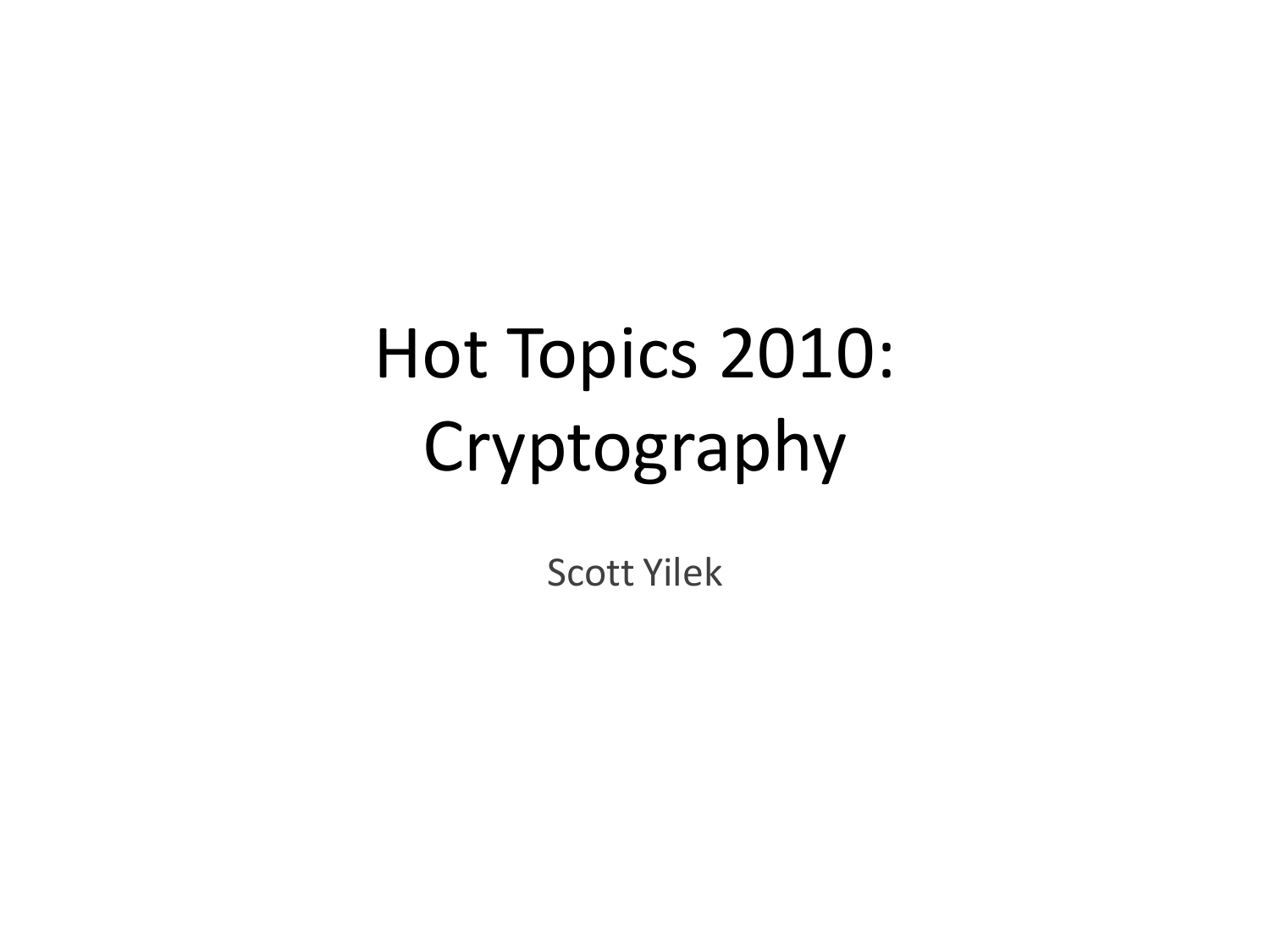- One common definition: "Mathematical science of securing digital information."
- You may have heard of encryption, digital signatures, message authentication codes, hash functions, key exchange,…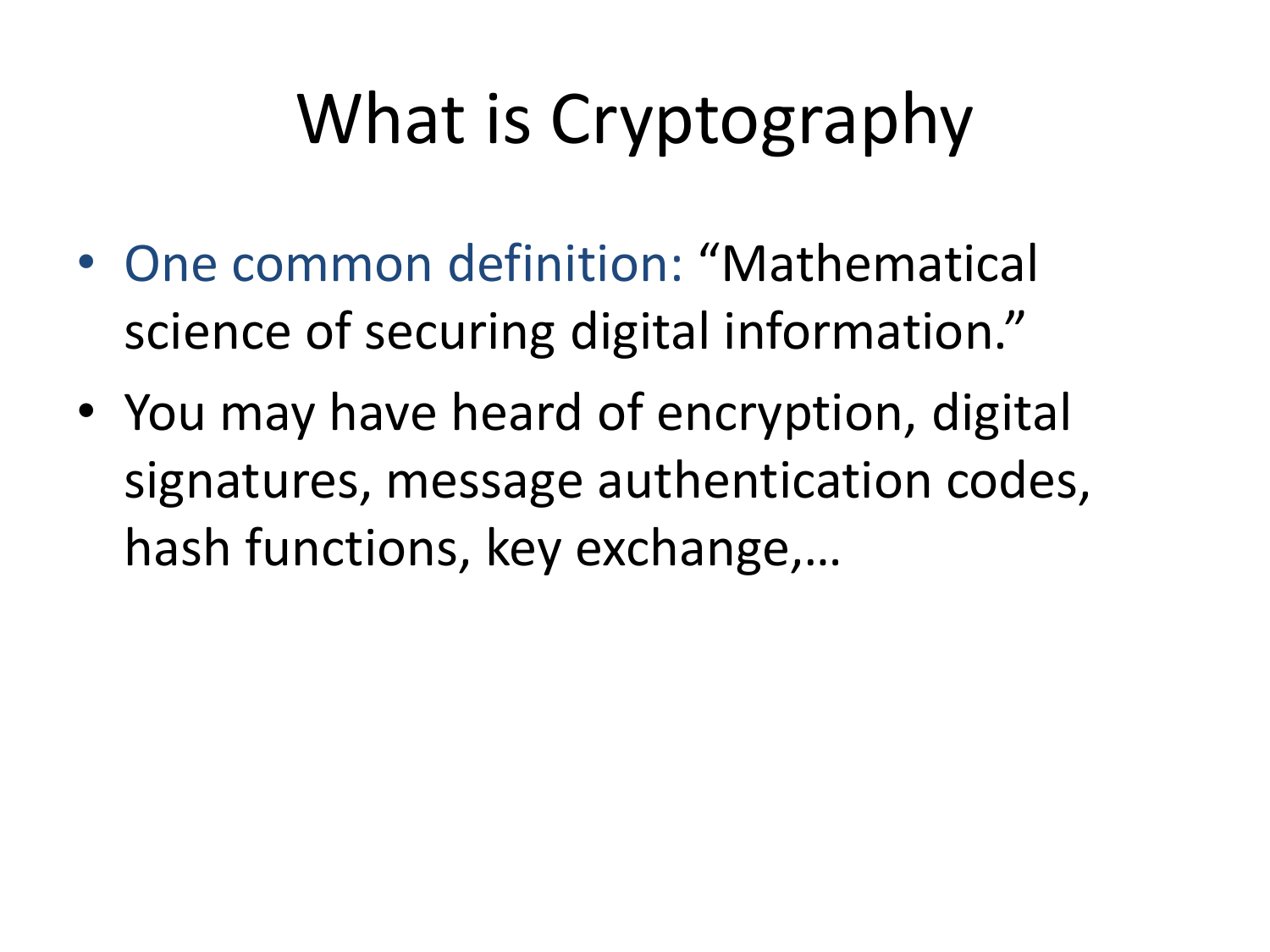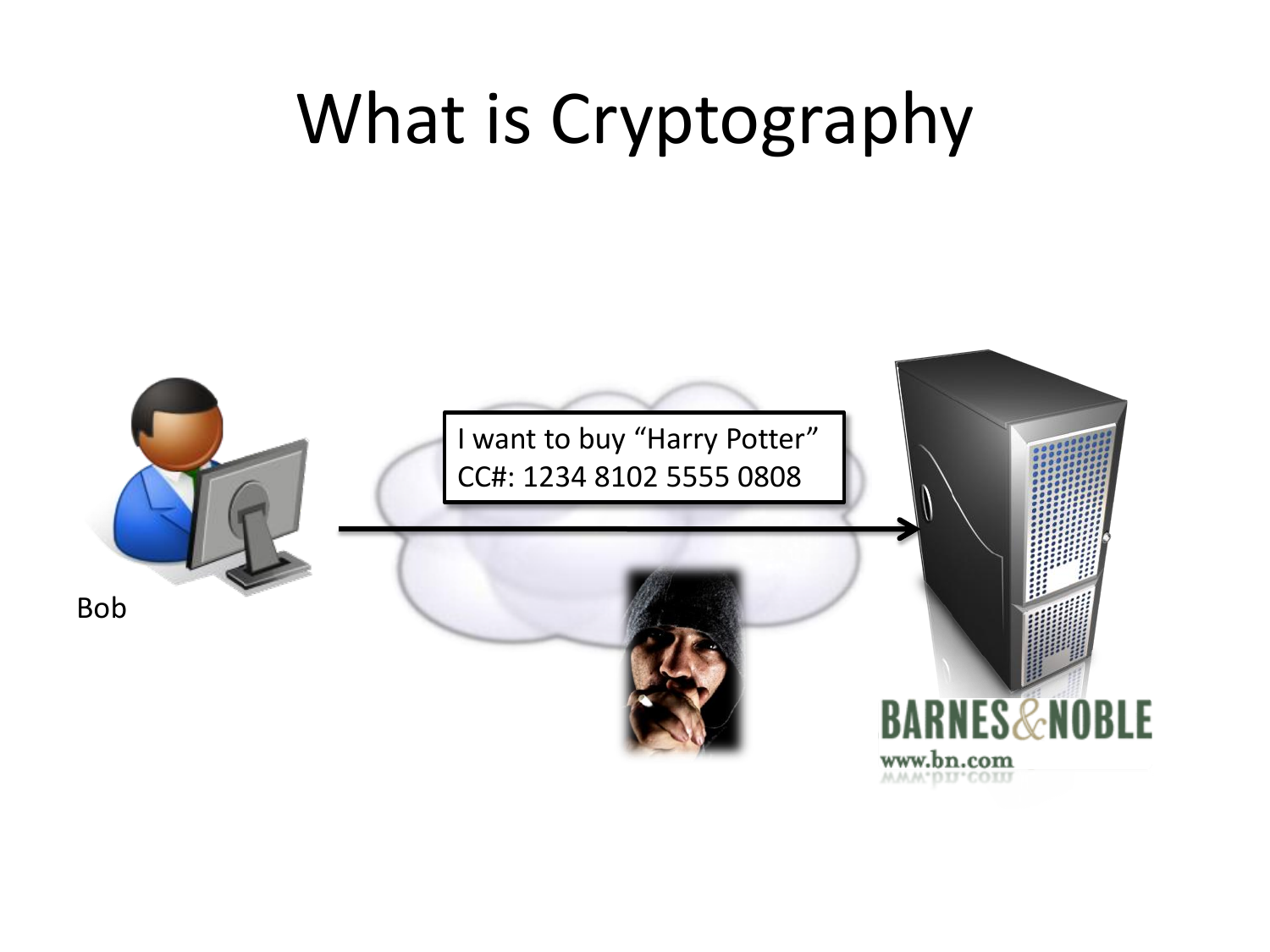Use mathematical tools to prevent adversary from

- -Reading messages
- -Modifying messages
- -Inserting new messages

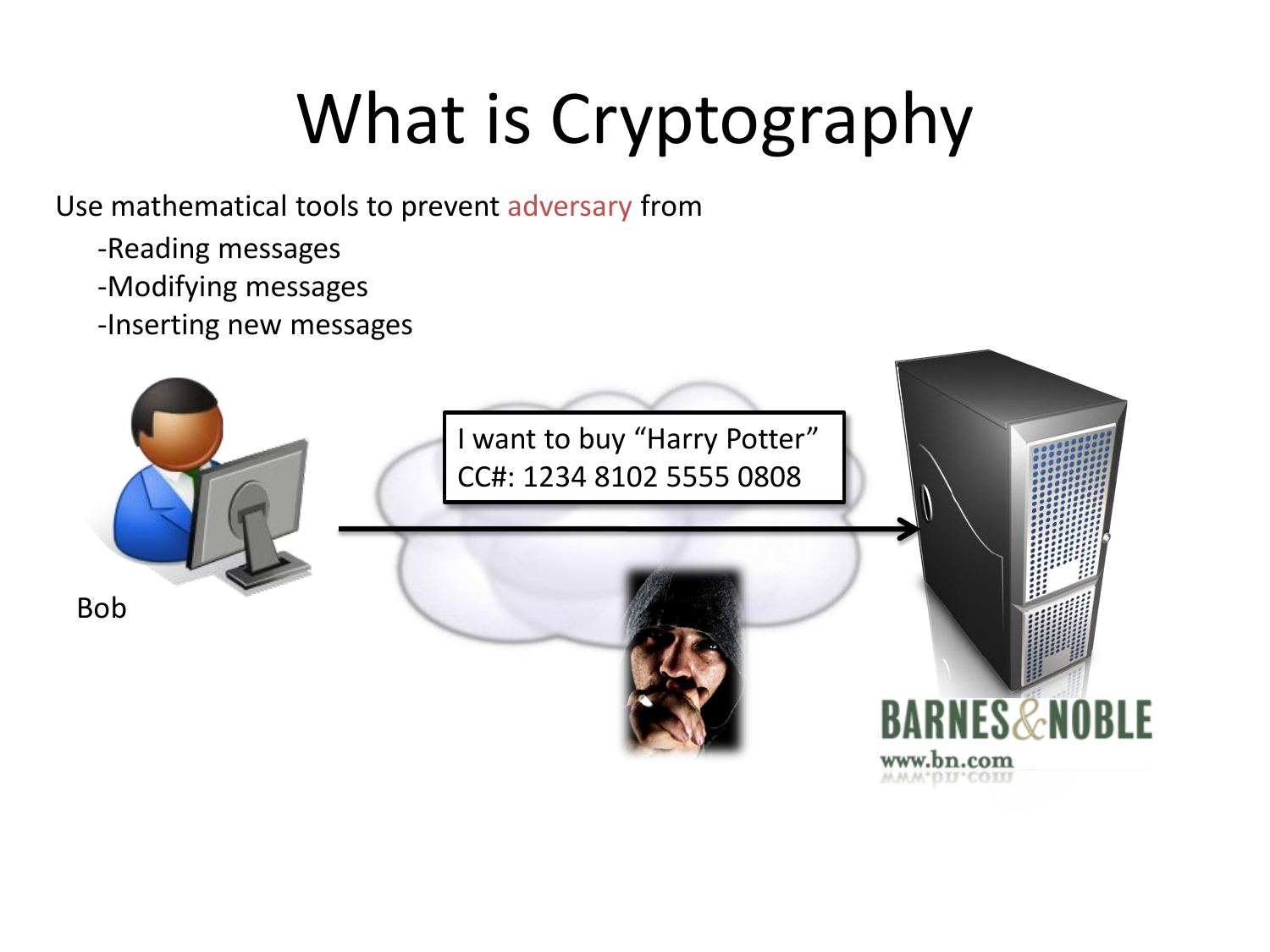Use mathematical tools to prevent adversary from

- -Reading messages
- -Modifying messages
- -Inserting new messages



**Provable Security**: Prove (with NP-Completeness style reductions) that if some well-known problem is hard (e.g., factoring large numbers), then the scheme is secure.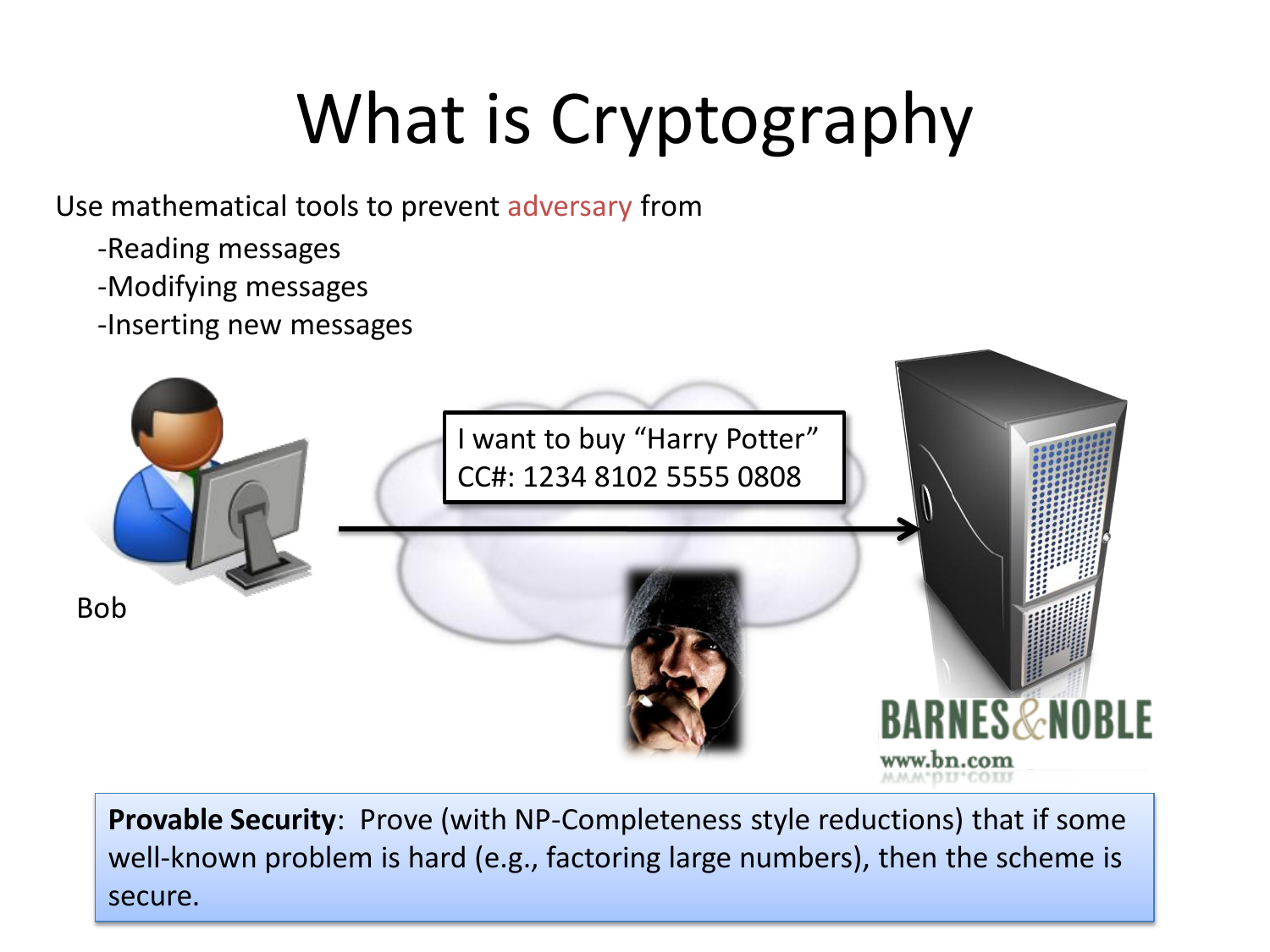# What Do Crypto Researchers Do?

#### **Cryptanalysis:**

- Break existing (bad) crypto

- Improve fastest known attacks on cryptographic algorithms or related hard problems (e.g., factoring).

#### **Design new protocols:**

- Build fancy new crypto that is more secure/fast/interesting/flexible…
- Prove secure

#### **Theory:**

-How do cryptographic primitives relate to each other and to other mathematical objects

- What can and cannot be proven using existing techniques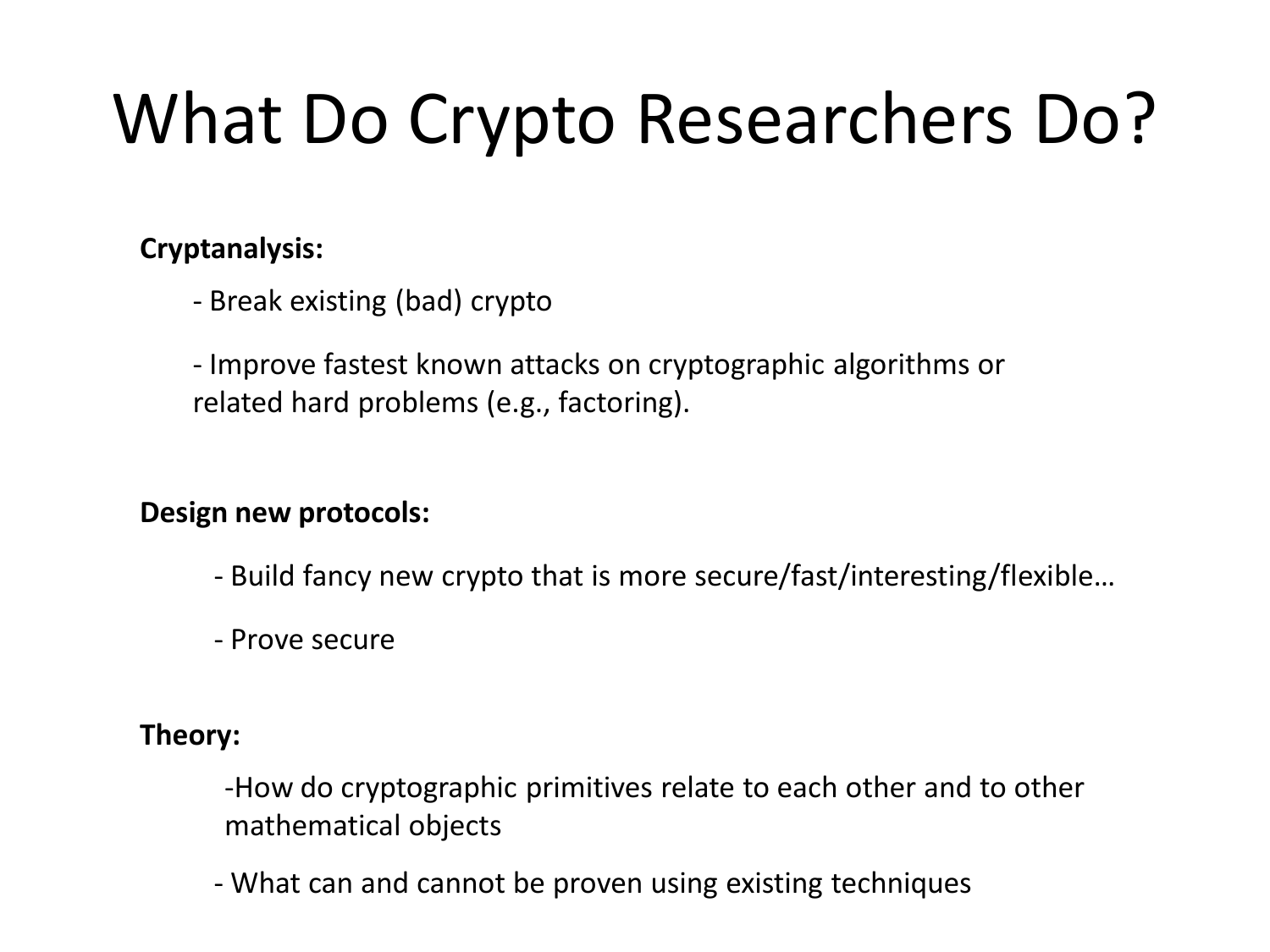# What is Hot Right Now



#### **Hash functions:**

National Institute of Standards and Technology (NIST) is holding world-wide competition to design a new hash function, due to the recent attacks on SHA-1.

#### **Homomorphic Encryption:**

Most cryptographers thought impossible for 20-30 years. But… Craig Gentry just came up with first fully-homomorphic encryption scheme.

#### **Lattices:**

Crypto has historically been based on groups, rings, fields, etc. Now, with homomorphic encryption done with lattices, researchers are building all kinds of cool crypto using lattices.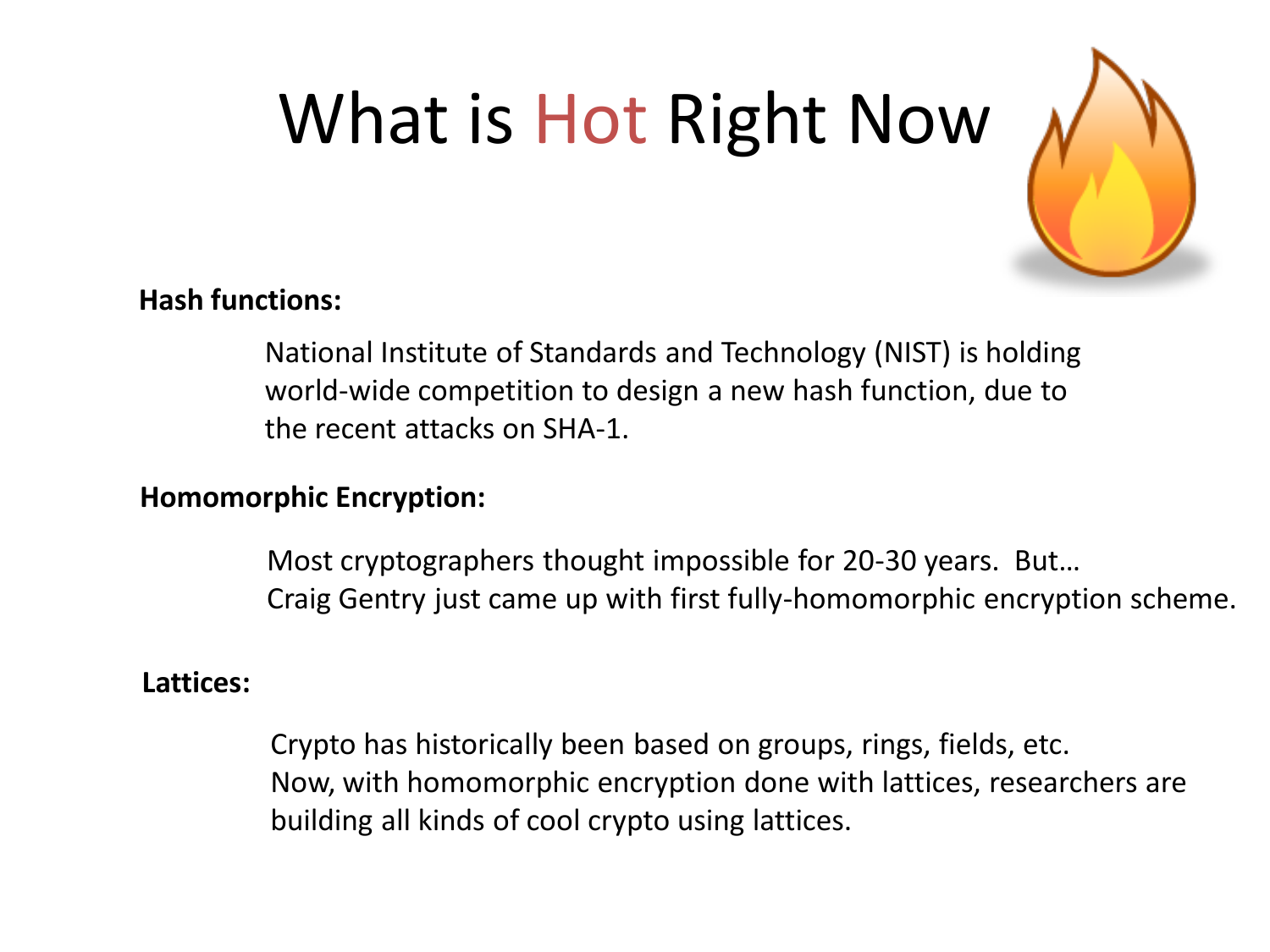## What are Top Crypto Places (Other than UCSD)

**MIT:** Ron Rivest ("R" in RSA), Shafi Goldwasser, Silvio Micali

-Developed most of big results in the 80s. -Almost all top Professors in crypto got PhD at MIT (e.g., both Mihir and Daniele did).

**Other good places in US**: Stanford, UCLA, NYU, Georgia Tech, …

**Outside of US**: Weizmann (Israel), CWI (Amsterdam), ETH (Zurich)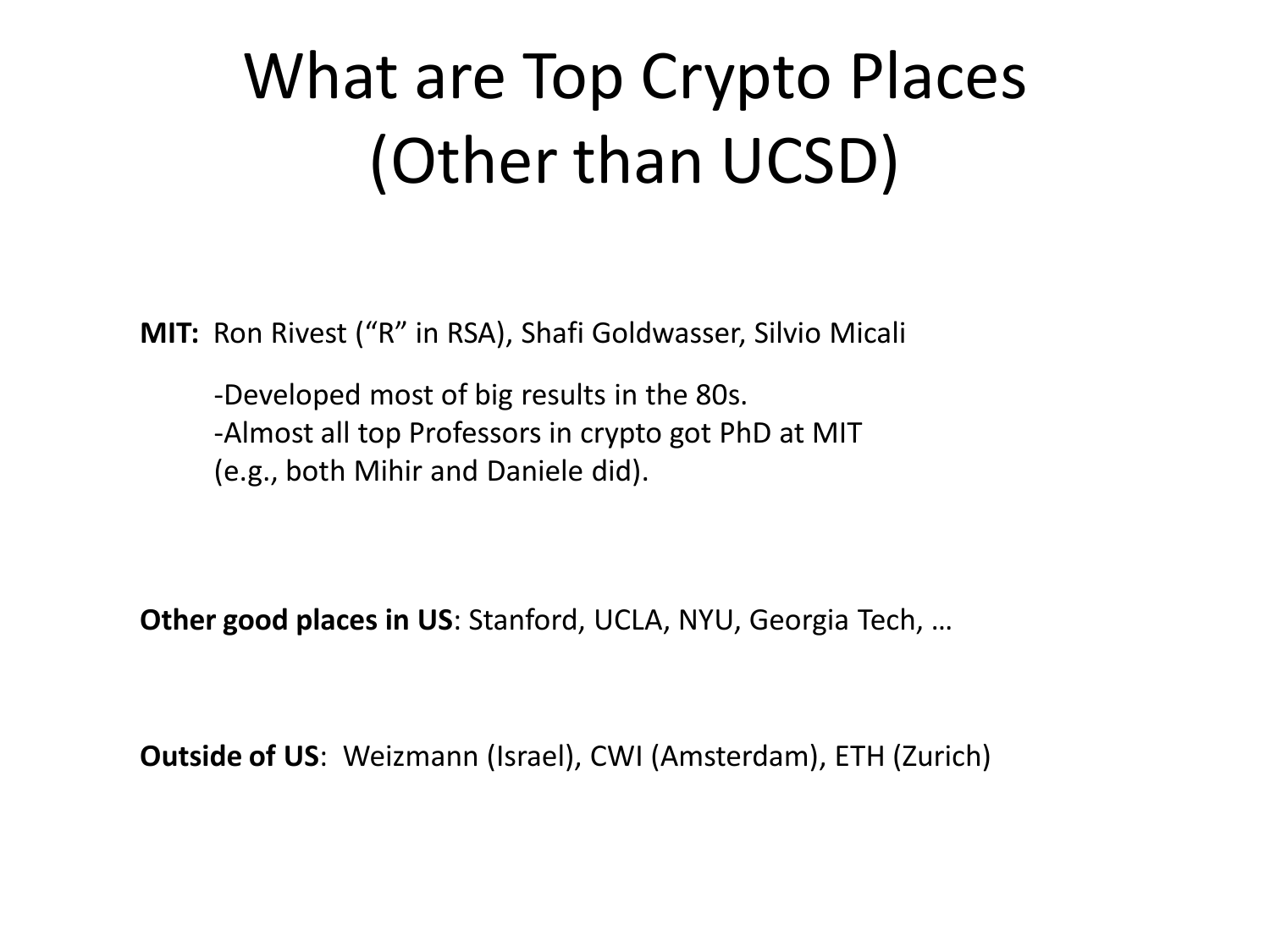## Crypto at UCSD

#### **Mihir Bellare:**

One of the most prolific authors in all of computer science. (h-index is 57, highest in our department.)

With Phil Rogaway, started practice-oriented provable security.

Developed HMAC, OAEP, and other standardized cryptographic protocols.

Part of team that developed Skein hash function which is a contender in the on-going NIST competition.

#### **Daniele Micciancio:**

Expert on lattices and lattice-based crypto

Does some work on using PL-techniques to prove things in crypto

Also had a hash function submission to the NIST competition (but it got eliminated  $\odot$ )